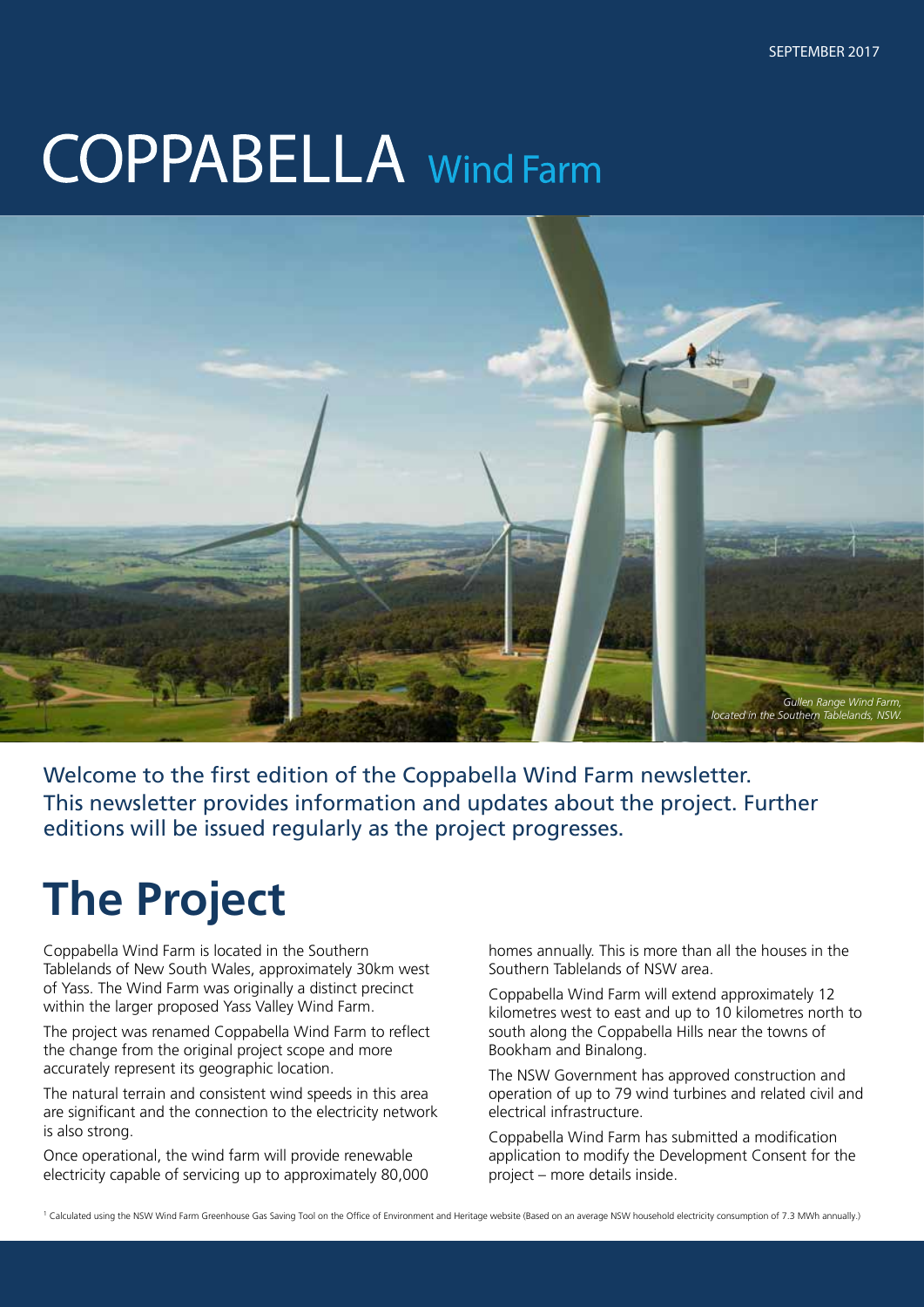## **Project Modification**

Coppabella Wind Farm has recently submitted to the NSW Department of Planning and Environment, an application to modify the Development Consent SSD-6698.

This modification is required to enable optimum development, efficient operation and, competitively priced power to be provided into the National Electricity Market.

The key modifications being sought include:

#### Internal access roads

A variation to the internal access road and earthworks design is required as the original design that was used for the Development Consent does not sufficiently account for the complexity of terrain on and around the Coppabella Hills. A detailed road and earthworks design has since been completed and this forms the basis for a realistic earthworks footprint.

As a result, the vegetation impact allowance is required to be increased and an increased biodiversity offset provision specified.

The impact footprint is predominantly made up of grasslands and includes areas that will be temporarily impacted and then rehabilitated after construction.

#### Increased tip height

Due to the lengthy development review process since the original Yass Valley Wind Farm was submitted for approval in 2009, wind turbine technology has advanced substantially and the modification is required to ensure the project can provide competitively priced power to the National Electricity Market.

The proposed variation in turbine dimensions leads to an increase in the maximum blade tip height from 150 metres to 171 metres.

Additionally, a number of minor modifications are being sought to allow for the optimal construction of the project.

The modified design has been developed in parallel with further environmental assessments to minimise any increase in environmental impacts.

The associated application documents can be found online at the NSW Department of Planning and Environment major project register.

Hard copies of the documentation will be available at the following locations:

*Gullen Range Wind Farm, located in the Southern Tablelands, NSW.*

- Hilltops Council 3 East Street, Harden;
- Harden Library East Street, Harden; •
- Yass Valley Council 209 Comur Street, Yass; •
- Yass Valley Library 88 Comur Street, Yass; •
- Binalong Post Office 28 Fitzroy Street, Binalong; and •
- Nature Conservation Council Level 14, 338 Pitt Street, Sydney. •

Feedback on the modification application can be submitted to the NSW DPE during the public exhibition period: **Friday, 22 September 2017, to Monday, 23 October 2017.**

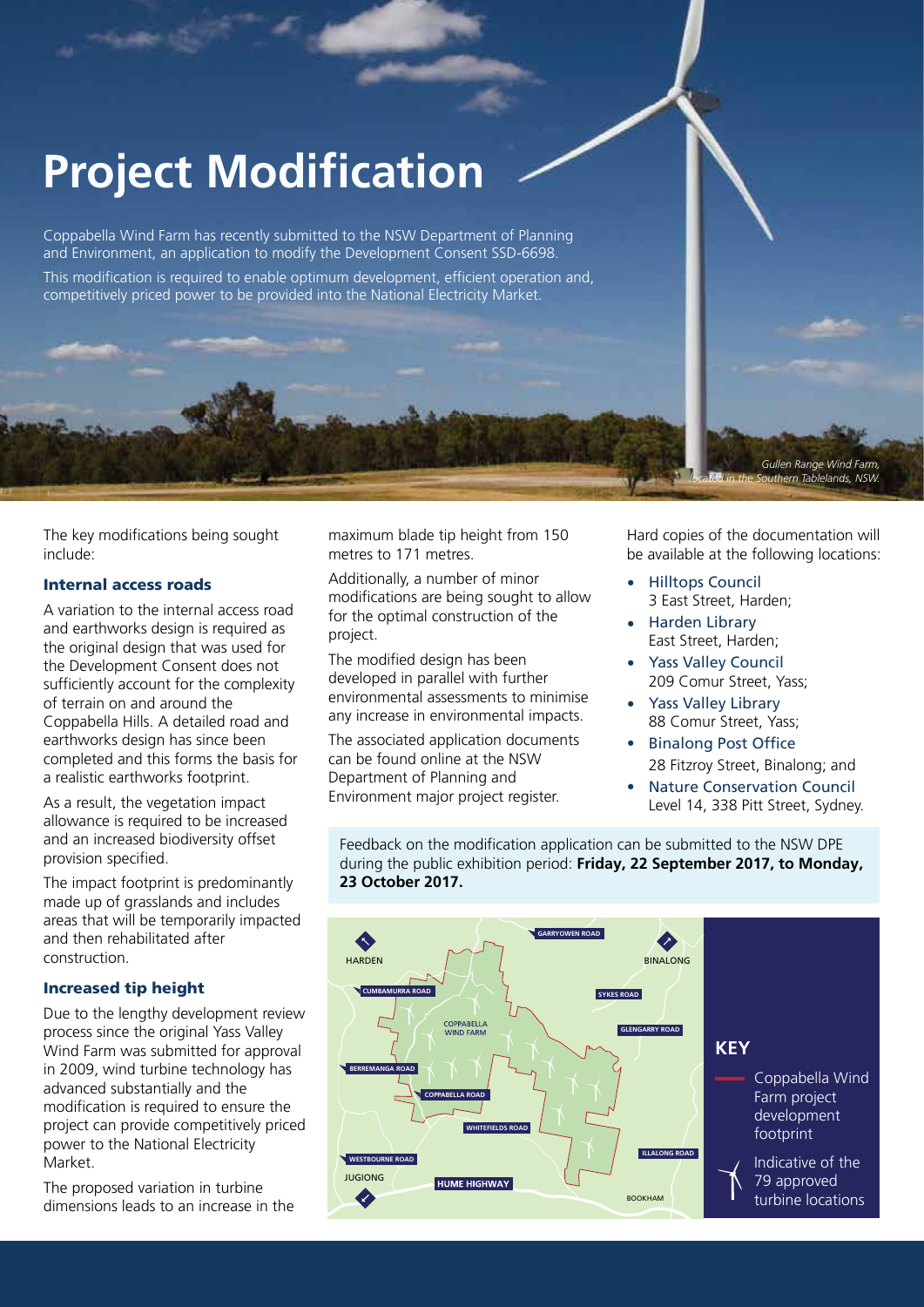#### **LOCAL BUSINESS PARTICIPATION PROGRAM**

Coppabella Wind Farm is committed to local sourcing where feasible, the Local Business Participation Program will be a key initiative to identify capacity in the local community and maximise opportunities for local suppliers to participate in the project. The project is expected to employ 150-200 staff during construction peaks and approximately 10-15 permanent staff when fully operational.

The majority of sub-contracting and employment opportunities will be directly with the engineering, procurement and construction (EPC) and Balance of Plant (BoP) contractors. The tendering process for these contracts will commence shortly.

### **Coppabella Community Consultative Committee**

The aim of the Community Consultative Committee (CCC) is to provide a forum for open discussion between representatives of the project, the community, local councils and other stakeholders, and to keep the community informed as the project progresses.

In May 2017, NSW DPE appointed Nic Carmody as the independent chairperson of the CWF CCC. Nic then undertook a recruitment process to appoint community representatives. The DPE has now reviewed Nic's recommendations and subsequently appointed seven community representatives to the CCC.

The first CCC meeting is scheduled for Thursday 5 October from 5pm-7pm in Binalong. Any interested person may attend the meeting as an observer.

To RSVP to attend a meeting as an observer or for further details please contact us. Meeting minutes and associated meeting materials will be available on the project website.

### **Engagement with near neighbours**

To date, the project team has been proactively seeking to meet with all landowners that have residences within 5km of approved turbine locations to discuss the project in detail.

Face-to-face meetings have now occurred with neighbours representing more than 40 local residences.

If you are a near neighbour to the project and you haven't yet had the opportunity to discuss the project in detail, please contact us.

## **Information Centre OPENING SOON**

Coppabella Wind Farm is aiming to open an information centre in Binalong shortly. The information centre will be open part time and will provide information on the project throughout pre-construction and construction phases.

We will shortly be recruiting for a local community relations officer to manage the information centre and act as an interface between the local community and the project.

The position will be advertised in the local papers as well as the project website. We hope to have the information centre up and running over the next few months. Look out for further details.

#### **EXPRESSIONS OF INTEREST**

Coppabella Wind Farm will shortly be listed as a project on the Industry Capability Network (ICN) Gateway.

Stage

 $\overline{\mathbf{N}}$ 

**Stage** 

 $\overline{m}$ 

Stage:

This is an independent business network providing an online tool to connect suppliers and projects. Businesses with an ABN can submit Expressions of Interest for the indicative work packages listed for the project.

Once appointed, the main contractor and major subcontractors will be provided with a database of all EOIs submitted.

#### **FURTHER INFORMATION**

Following the appointment of the main contractor, an information forum will be held in the local area to provide local businesses with additional information about the available work packages and the process of bidding for subcontracting or supply opportunities with the major subcontractors.

#### **ENGAGEMENT OF CONTRACTORS**

The main contractor and/or major subcontractor may engage suppliers and subcontractors according to their normal procurement processes which may include tendering for work. Prior to engagement, companies will be required to complete any necessary pre-qualification requirements in accordance with the hiring company (main contractor or major subcontractor).